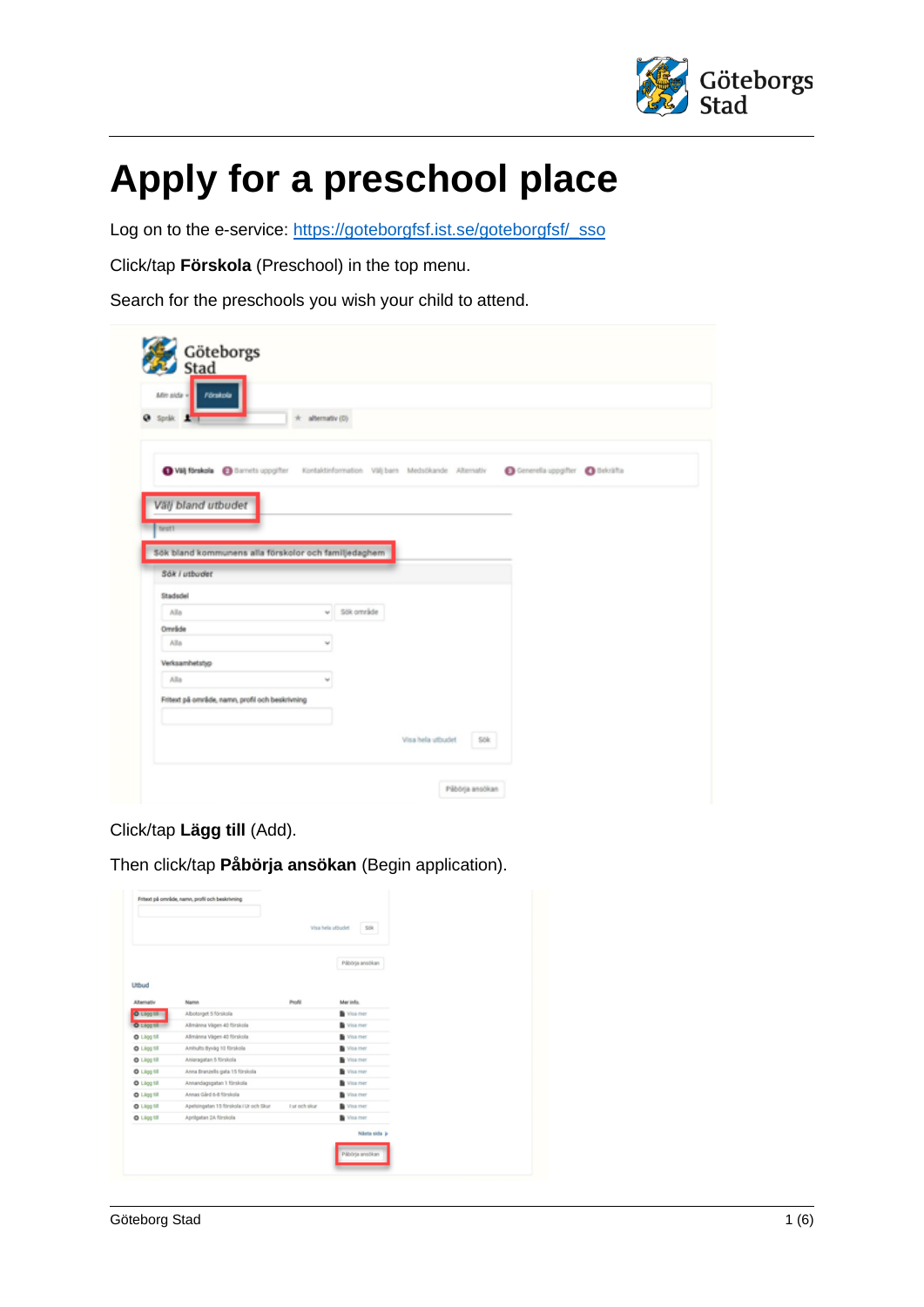Fill in your details for:

- **Telefon (mobil)** Telephone (mobile)
- **Epost** (Email)

Confirm your email address. Then click/tap **Nästa** (Next).

| Förskola<br>Min side -                                                |                                                                                                      |
|-----------------------------------------------------------------------|------------------------------------------------------------------------------------------------------|
| @ Språk 1<br>$\star$ alternativ (2)                                   |                                                                                                      |
|                                                                       |                                                                                                      |
| Välj förskola                                                         | Barnets uppgifter Kontaktinformation Välj barn Medsökande Alternativ<br>Generella uppgifter Bekräfta |
|                                                                       |                                                                                                      |
| Ange dina aktuella kontaktuppgifter                                   |                                                                                                      |
|                                                                       |                                                                                                      |
| Telefon                                                               |                                                                                                      |
|                                                                       |                                                                                                      |
| Telefon (Arbete)                                                      |                                                                                                      |
|                                                                       |                                                                                                      |
|                                                                       |                                                                                                      |
|                                                                       |                                                                                                      |
|                                                                       |                                                                                                      |
| Telefon (Mobil) *<br>Utländska telefonnummer måste börja med landskod |                                                                                                      |
|                                                                       |                                                                                                      |
|                                                                       |                                                                                                      |
| E-post *<br>Ange en e-postadress som du använder regelbundet          |                                                                                                      |
|                                                                       |                                                                                                      |
| Bekräfta e-post *                                                     |                                                                                                      |

Select the child whom the application is for and click/tap **Nästa** (Next).

| Göteborgs<br>Stad<br>Min sida -<br>Förskola                                          |                        |                                                    |                              |  |
|--------------------------------------------------------------------------------------|------------------------|----------------------------------------------------|------------------------------|--|
| <b>Q</b> Språk 1                                                                     | $\star$ alternativ (2) |                                                    |                              |  |
| Välj förskola                                                                        | Barnets uppgifter      | Kontaktinformation Valj barn Medsökande Alternativ | Generella uppgifter Bekräfta |  |
|                                                                                      |                        |                                                    |                              |  |
|                                                                                      |                        |                                                    |                              |  |
|                                                                                      |                        |                                                    |                              |  |
| Vilket barn gäller din ansökan för?<br>Alexandros<br>○ Test Testnamn (20200101-TF03) |                        |                                                    |                              |  |
| (20200108-2383)<br>@ Anna                                                            |                        |                                                    |                              |  |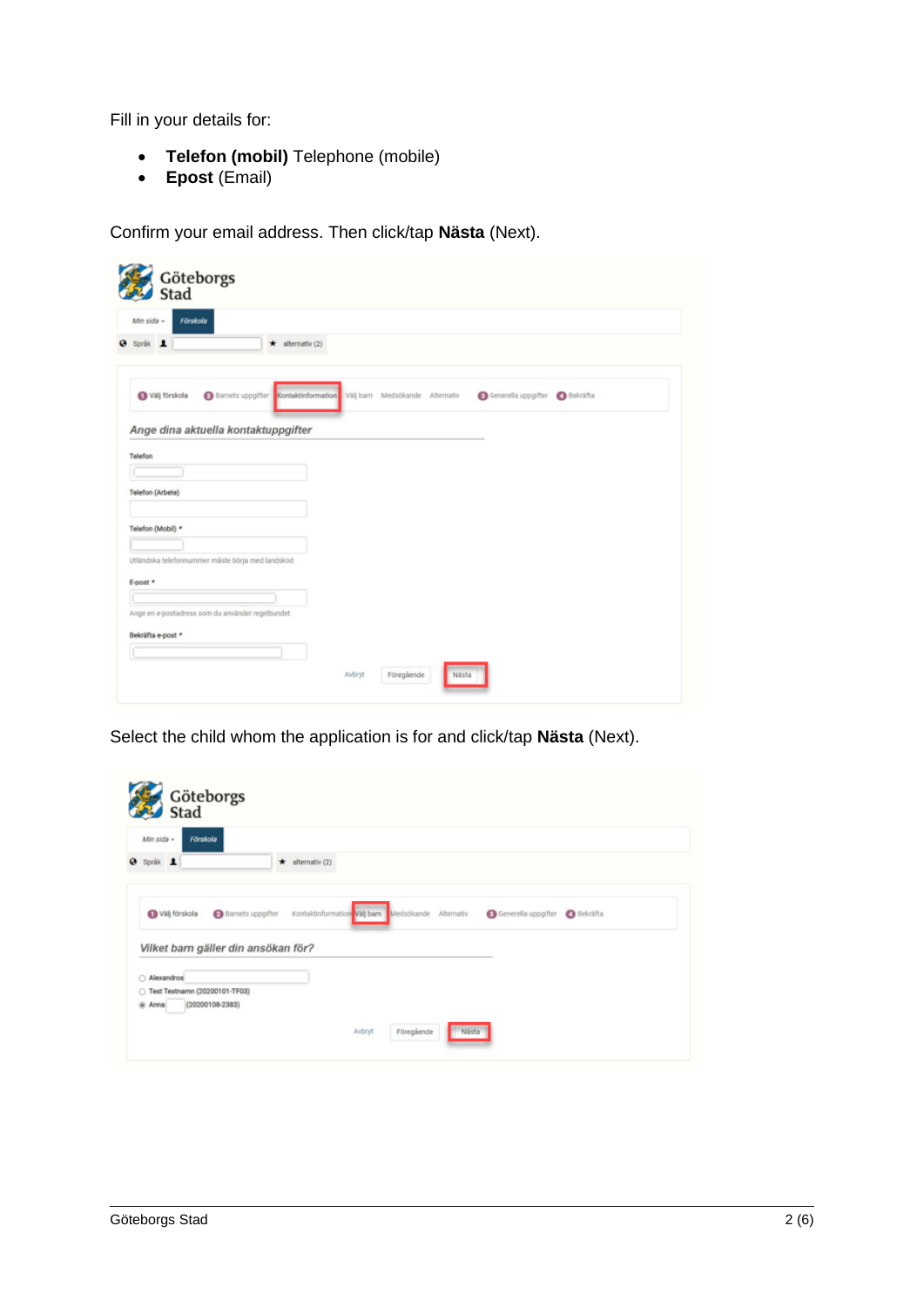Fill in the information about the co-applying guardian and click/tap **Nästa** (Next).

| Min sida -<br><b>Förskola</b> |                                                                                    | ピ                                       |                  |                                |  |
|-------------------------------|------------------------------------------------------------------------------------|-----------------------------------------|------------------|--------------------------------|--|
| Språk 1                       | alternativ (2)<br>$\star$                                                          |                                         |                  |                                |  |
| Valj förskola                 | Barnets uppgifter                                                                  | Kontaktinformation Val) barn Medsökande | Alternativ       | Generalia uppgifter @ Bekräfta |  |
| Medsökande vårdnadshavare     |                                                                                    |                                         |                  |                                |  |
|                               |                                                                                    |                                         |                  |                                |  |
|                               |                                                                                    |                                         |                  |                                |  |
|                               | Här väljer du om det ska registreras en medsökande på ansökan.                     |                                         |                  |                                |  |
|                               | Vi har för idag ingen information sparad kring medsökande vårdradshavare för Anna) |                                         | (20200108-2383). |                                |  |
|                               | Var värlig fyll i uppgifterna och vili) Nästa alternativt Utan medsökande.         |                                         |                  |                                |  |
| Medsökandes personnummer      |                                                                                    |                                         |                  |                                |  |

Rank your choices in order of preference.

| <b>Förskola</b><br>Min sida -<br>Språk 1 |                                         | alternativ (2)<br>*                                                                    |                                                                                                                       |                               |
|------------------------------------------|-----------------------------------------|----------------------------------------------------------------------------------------|-----------------------------------------------------------------------------------------------------------------------|-------------------------------|
|                                          |                                         |                                                                                        |                                                                                                                       |                               |
| Val förskola                             |                                         |                                                                                        | Barnets uppgifter Kontaktinformation Välj barn Medsökande Memativ                                                     | Generala uppgifter G Bekräfta |
|                                          | Välj alternativ utifrån dina alternativ |                                                                                        |                                                                                                                       |                               |
|                                          |                                         |                                                                                        | Välj vilka alternativ du söker till, du kan välja upp till 5 alternativ men måste välja minst 1 alternativ. Finns det |                               |
|                                          |                                         | inga alternativ att välja bland kan du gå till utbudet och lägga till fler alternativ. |                                                                                                                       |                               |
| Alternativ 1                             |                                         |                                                                                        |                                                                                                                       |                               |
|                                          |                                         |                                                                                        |                                                                                                                       |                               |
| Namn *                                   |                                         |                                                                                        |                                                                                                                       |                               |
| Välj bland dina alternativ               |                                         | v                                                                                      |                                                                                                                       |                               |
|                                          |                                         |                                                                                        |                                                                                                                       |                               |
| Alternativ 2                             |                                         |                                                                                        |                                                                                                                       |                               |
| Namn                                     |                                         |                                                                                        |                                                                                                                       |                               |
| Välj bland dina alternativ               |                                         | w.                                                                                     |                                                                                                                       |                               |
| Alternativ 3                             |                                         |                                                                                        |                                                                                                                       |                               |
| Namn                                     |                                         |                                                                                        |                                                                                                                       |                               |

Specify options 1–5 by selecting the preschool's name from the drop-down menu and then click/tap **Nästa** (Next).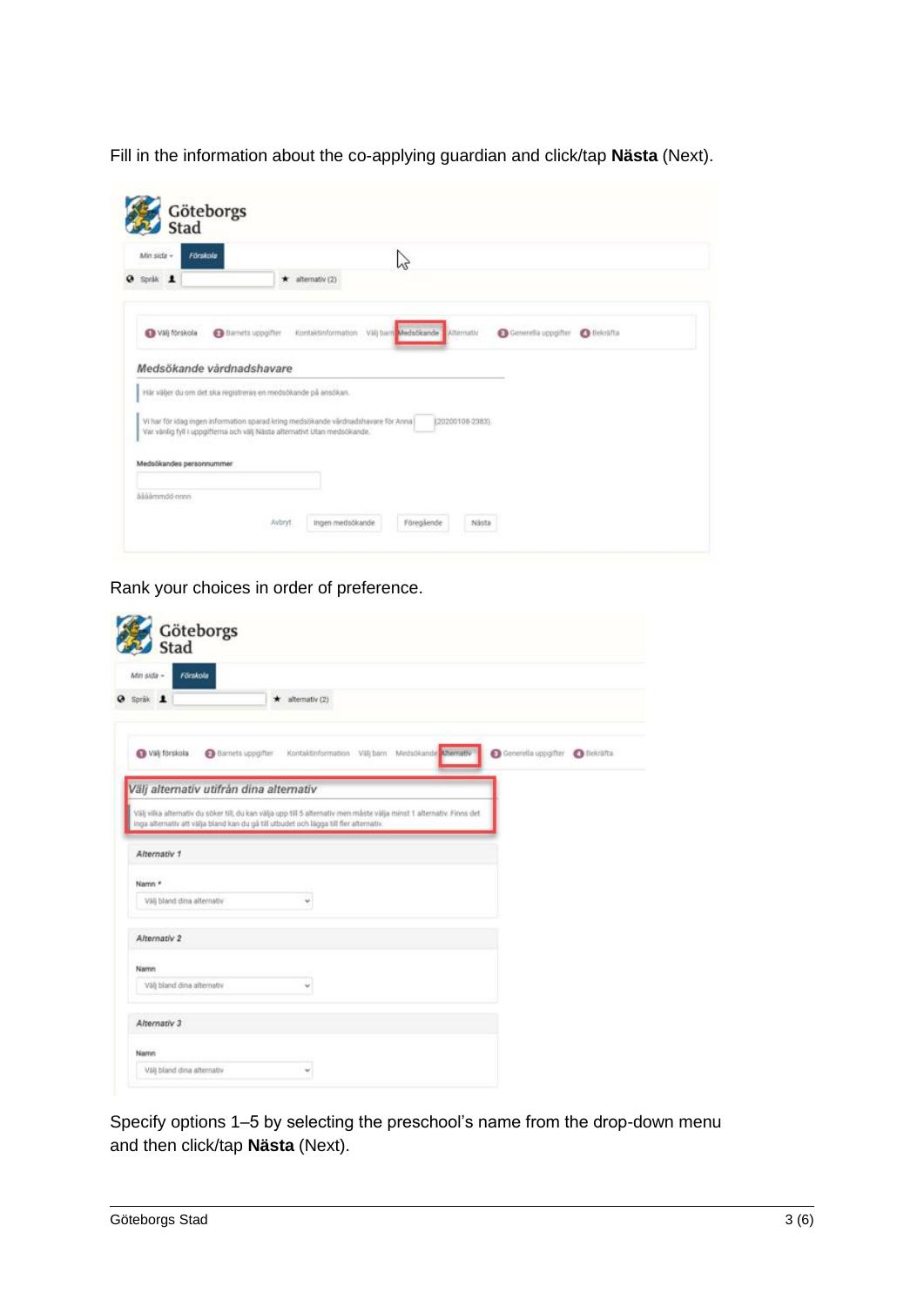| Allmänna Vägen 40 förskola |        | v                         |            |       |
|----------------------------|--------|---------------------------|------------|-------|
| Alternativ 2               |        |                           |            |       |
| Namn                       |        |                           |            |       |
| Albotorget 5 förskola      |        | v                         |            |       |
| Alternativ 3               |        |                           |            |       |
| Namn                       |        |                           |            |       |
| Välj bland dina alternativ |        | v                         |            |       |
| Alternativ 4               |        |                           |            |       |
| Namn                       |        |                           |            |       |
| Välj bland dina alternativ |        | v                         |            |       |
| Alternativ 5               |        |                           |            |       |
| Namn                       |        |                           |            |       |
| Välj bland dina alternativ |        | v                         |            |       |
|                            | Avbryt | Lägg till fler alternativ | Föregående | Nästa |

Under **Generella uppgifter** (General information) fill in:

- **Önskat placeringsdatum** (Requested placement date)
- **Grund för placering** (Basis for placement)
- **Räkningsmottagare** (Invoice recipient)

Then click/tap the **Nästa** (Next) button.

| Förskola<br>Min sida -                                          |                                                    |  |                                          |  |
|-----------------------------------------------------------------|----------------------------------------------------|--|------------------------------------------|--|
| Språk 1                                                         | $\star$ alternativ (2)                             |  |                                          |  |
| Välj förskola<br><b>Barnets</b> uppgifter                       | Kontaktinformation Välj barn Medsökande Alternativ |  | Generella uppgifter<br><b>B</b> Bekräfta |  |
| Övriga uppgifter                                                |                                                    |  |                                          |  |
| Här bör finnas information om lagar och regler för placeringar. |                                                    |  |                                          |  |
| Vi behöver även svar på följande frågor kring Er sökta plats    |                                                    |  |                                          |  |
| Sista möjliga placeringsdatum är inom 6 månader                 |                                                    |  |                                          |  |
|                                                                 |                                                    |  |                                          |  |
|                                                                 |                                                    |  |                                          |  |
| Frågor kring placering                                          |                                                    |  |                                          |  |
| Önskat placeringsdatum *                                        |                                                    |  |                                          |  |
|                                                                 |                                                    |  |                                          |  |
|                                                                 |                                                    |  |                                          |  |
| Grund för placering *<br>Välj grund för placering               |                                                    |  |                                          |  |
| Omsorgstid tim/vecka                                            |                                                    |  |                                          |  |
| 0,0                                                             |                                                    |  |                                          |  |
| Räkningsmottagare *                                             |                                                    |  |                                          |  |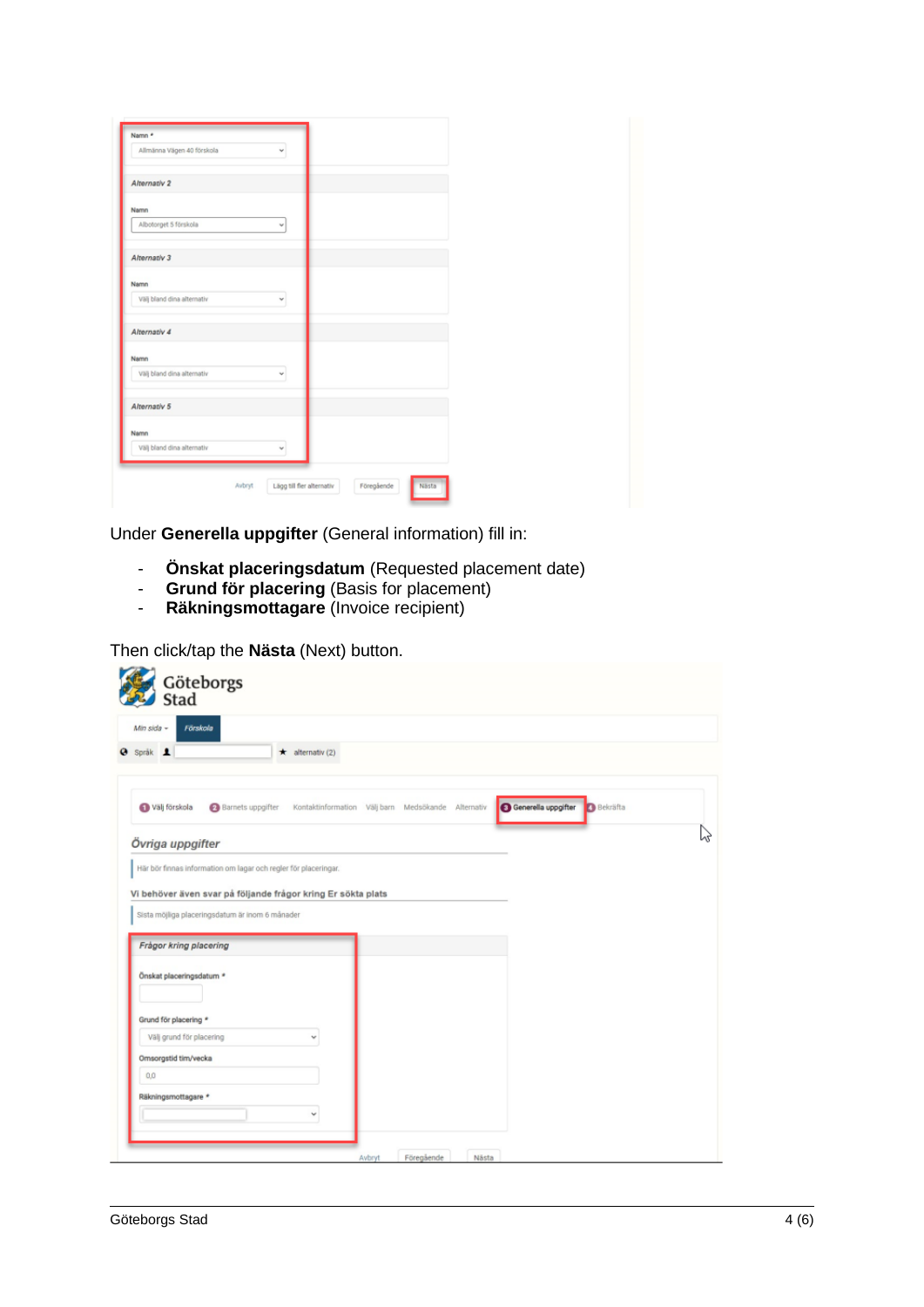Fill in **Övriga uppgifter** (Other information) and then click/tap **Nästa** (Next).

| <b>O</b> Sprik 1                                             | $\star$ alternativ (2)                                                |                                |  |
|--------------------------------------------------------------|-----------------------------------------------------------------------|--------------------------------|--|
| Välj förskola                                                | Samets uppgifter. Kontaktinformation Välj barn Medsökande Alternativ. | Generella uppgifter G Bekräfta |  |
| Övriga uppgifter                                             |                                                                       |                                |  |
| Vi behöver även svar på följande frågor kring Er sökta plats |                                                                       |                                |  |
| Övriga frågor                                                |                                                                       |                                |  |
| Önskar ni finskspråkig förskola?                             |                                                                       |                                |  |
| Välj alternativ                                              | v                                                                     |                                |  |
|                                                              |                                                                       |                                |  |
| Finns behov av natt- och helgomsorg?                         |                                                                       |                                |  |

Select the **Bekräfta** (Confirm) tab and double-check your information.

|                                                     | Göteborgs<br>Stad   |                                                    |  |                 |                                |  |
|-----------------------------------------------------|---------------------|----------------------------------------------------|--|-----------------|--------------------------------|--|
| Min sida $-$<br>Förskola                            |                     |                                                    |  |                 |                                |  |
| <b>Ø</b> Språk 1                                    |                     | alternativ (2)                                     |  |                 |                                |  |
| Välj förskola                                       | Barnets uppgifter   | Kontaktinformation Välj barn Medsökande Alternativ |  |                 | G Generella uppgifter Bekräfta |  |
| Anna                                                | $(20200108 - 2383)$ |                                                    |  |                 |                                |  |
| Var god bekräfta att nedanstående uppgifter stämmer |                     |                                                    |  |                 |                                |  |
|                                                     |                     |                                                    |  |                 |                                |  |
|                                                     |                     |                                                    |  |                 |                                |  |
| Ansökan gäller<br>Namn och personummer              | Anna I              | $(20200108 - 2383)$                                |  |                 |                                |  |
|                                                     |                     |                                                    |  |                 |                                |  |
| Sökande vårdnadshavare                              |                     |                                                    |  |                 |                                |  |
| Namn och personummer                                |                     |                                                    |  |                 |                                |  |
| Telefon                                             |                     |                                                    |  |                 |                                |  |
| Telefon (Arbete)                                    |                     |                                                    |  |                 |                                |  |
| Telefon (Mobil)                                     |                     |                                                    |  |                 |                                |  |
| E-post                                              |                     |                                                    |  |                 |                                |  |
|                                                     |                     |                                                    |  | Andra uppgifter |                                |  |
| Medsökande vårdnadshavare                           |                     |                                                    |  |                 |                                |  |